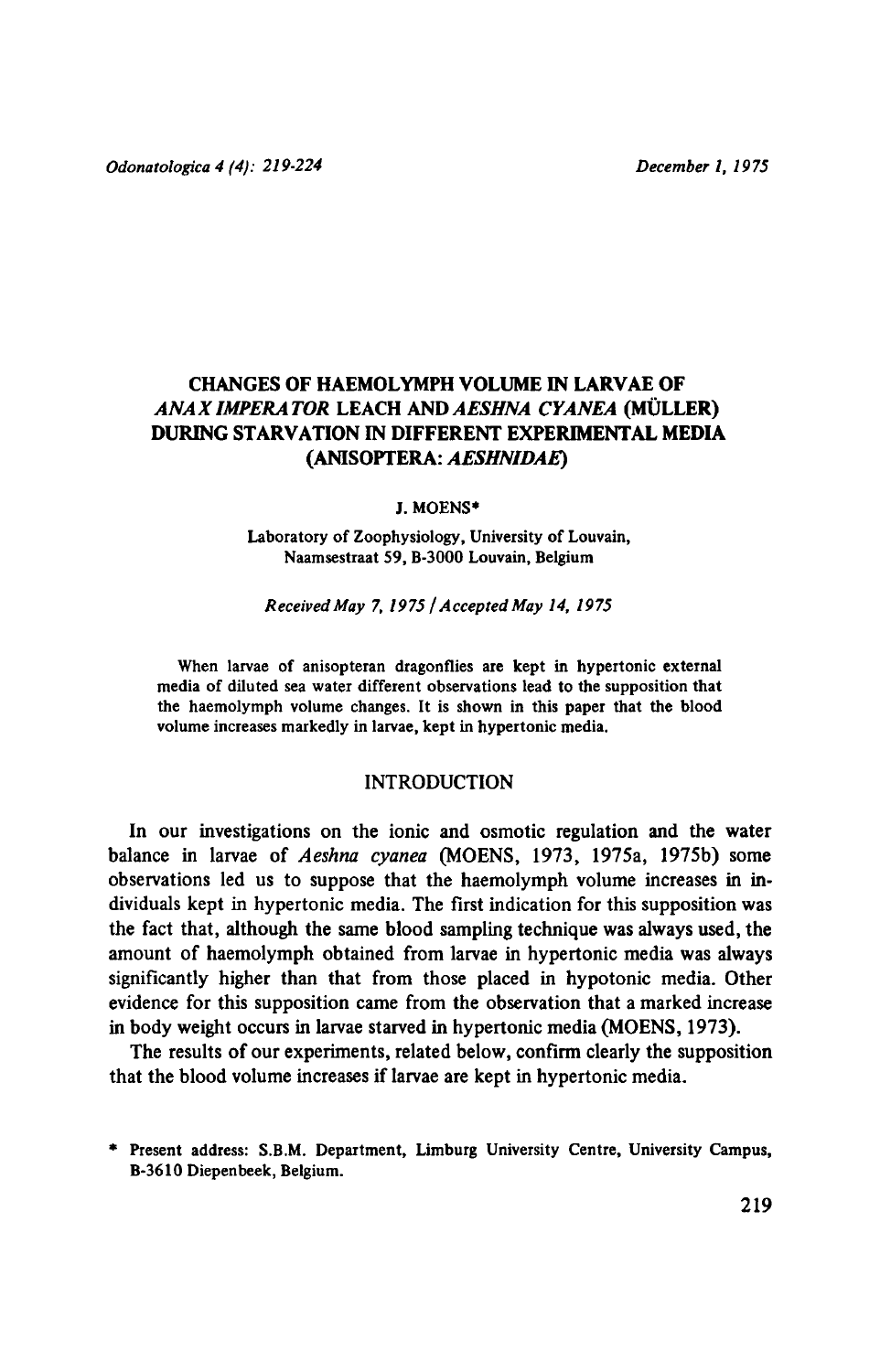# MATERIAL AND METHODS

Last instar larvae of Anax imperator and Aeshna cyanea were used. The experiments were carried out as described elsewhere (MOENS, 1973, 1975a). The method used to measure the haemolymph volume was based on that elaborated by LEE  $(1958)$ . It is a so called dilution method. An exactly known amount of amaranth dye is injected. The blood volume can be calculated from the measured dilution of the dye.

As it is essential that no haemolymph is lost between the injection of the dye and the withdrawing of the haemolymph sample, special precautions were taken. The larva was first anaesthetised in fresh soda water for 7 min. The larva was then dried with filter paper and immobilised on its back in a special trough. It was then covered with <sup>a</sup> thin perforated perspex plate so as to make one of its legs pass through <sup>a</sup> perforation. The femur was cut with <sup>a</sup> pair of fine scissors. By means of <sup>a</sup> self-made micro injection apparatus (a micro-hematocrit tube was pulled out and <sup>a</sup> thin bar of perspex coated with silicone grease was used as plunger) 10  $\mu$ l of a 2% amaranth solution was injected. To prevent any loss of blood or dye solution the injection was carried out as follows. First <sup>a</sup> control haemolymph sample (30  $\mu$ I) was taken after the leg had been cut. This sample was centrifugated. 20  $\mu$ l of the supernatant fluid was then diluted in 2 ml of distilled water and used for the measurement of the absorption at <sup>517</sup> nm.Two more little drops from the supernatant fluid were used for filling of the injection apparatus.

As it was impossible to deliver quantitatively the dye solution from the syringe, <sup>a</sup> small drop of haemolymph was introduced before the dye solution was sucked up in the capillary. To avoid loss of dye during the insertion of the injection apparatus into the orifice another little drop of haemolymph was added in the top of the syringe. The injection apparatus was then fixed to the stand in which the larva was placed. The point of the syringe was ligatured in the leg. Now the stand, containing the larva with the syringe fixed into its leg, was placed in fresh aerated tap water to reactivate the contraction of its heart.The dye solution was then injected very slowly. After removal of the syringe the leg was ligatured and the insect, which was taken from the stand kept for <sup>3</sup> min in fresh water. The cuticle of the larva being transparent the mixing of dye with the blood could be easily observed. The larva was finally anaesthetised again and <sup>a</sup> new haemolymph sample was taken. After centrifugating this blood, 20  $\mu$ l of the supernatant fluid were diluted in 2 ml distilled water. The difference between the absorption of this sample and of the control sample enabled us to calculate the dilution of the dye and the blood volume.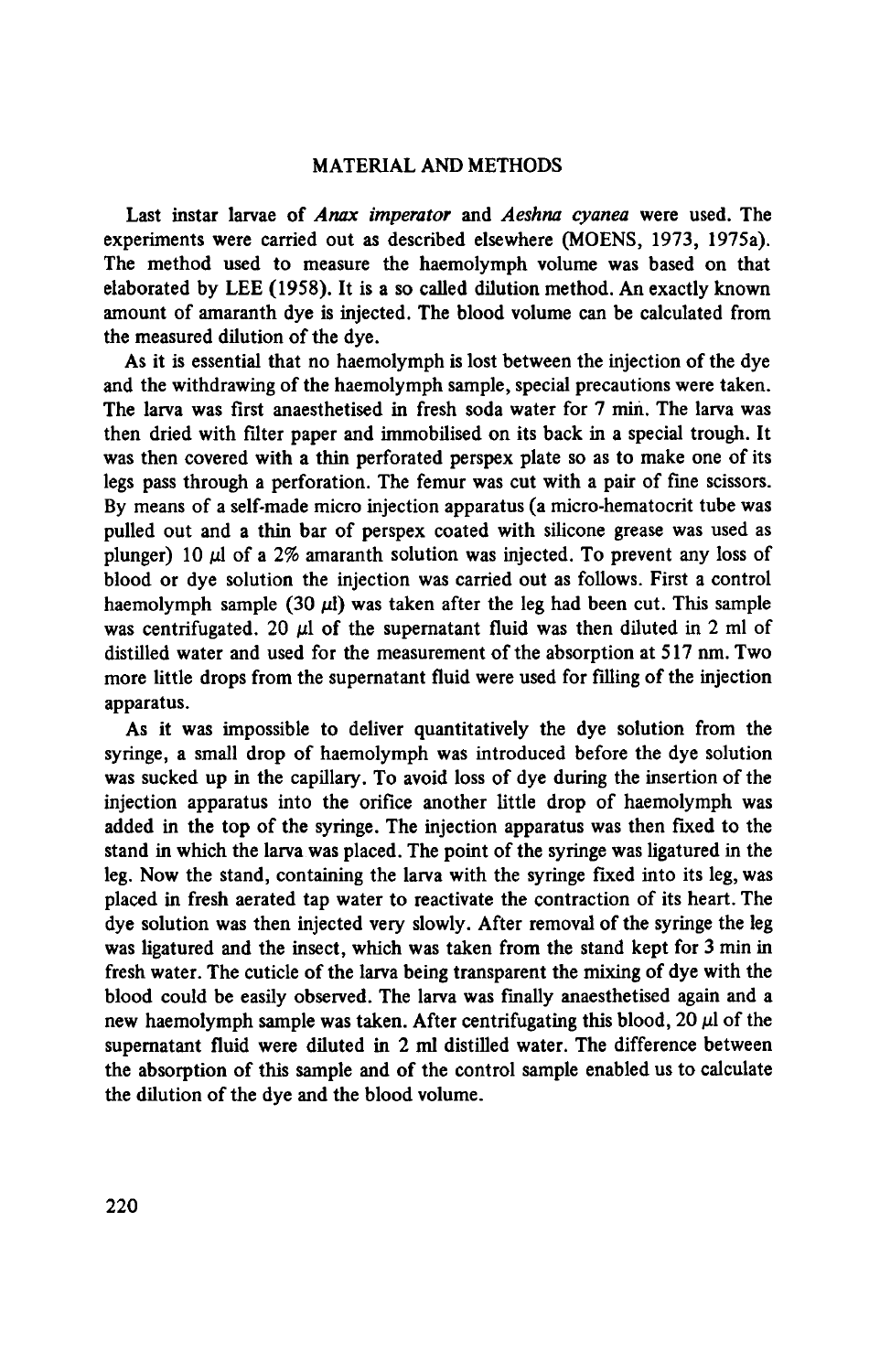## RESULTS

As it is impossible to measure twice the blood volume of the same individual we first determined the blood volume/body weight ratio of five normal larvae. Table I shows the results for the larvae of Anax imperator.

| Table I                                                                 |
|-------------------------------------------------------------------------|
| Determination of the blood volume/body weight ratio in normal larvae of |
| <i>Anax imperator.</i> (W: weight in g; V: blood volume in $\mu$ l).    |

| Larva No.    | W     | v   | V/W |  |
|--------------|-------|-----|-----|--|
| 1            | 1,138 | 383 | 337 |  |
| $\mathbf{2}$ | 1,203 | 417 | 347 |  |
| 3            | 1,155 | 396 | 343 |  |
| 4            | 1,245 | 421 | 338 |  |
| 5            | 1,011 | 355 | 351 |  |
| mean         | ٠     |     | 343 |  |

### Table II

Changes in body weight and haemolymph volume during starvation of larvae of Anax imperator in different media of diluted sea water. (Larva 1-3: 48 h in 1/2 seawater; — 4-6: <sup>72</sup> <sup>h</sup> in 1/2 sea water; — 7-9: 96 h in  $1/2$  sea water;  $-10-11$ : 96 h in  $2/3$  sea water).

| Larva No.    | $W_{o}$ | $\mathbf{w}_{\mathbf{x}}$ | ΔW  | $V_{o}$ | $\mathbf{v}_{\mathbf{x}}$ | ΔV  |
|--------------|---------|---------------------------|-----|---------|---------------------------|-----|
| ı            | 1020    | 1143                      | 123 | 350     | 477                       | 127 |
| $\mathbf{2}$ | 1318    | 1394                      | 76  | 459     | 523                       | 71  |
| 3            | 1162    | 1219                      | 57  | 399     | 488                       | 89  |
| 4            | 1186    | 1305                      | 119 | 407     | 536                       | 129 |
| 5            | 1108    | 1167                      | 59  | 380     | 416                       | 36  |
| 6            | 1246    | 1323                      | 77  | 434     | 516                       | 82  |
| 7            | 1179    | 1265                      | 86  | 404     | 478                       | 74  |
| 8            | 1196    | 1294                      | 98  | 410     | 470                       | 60  |
| 9            | 1184    | 1259                      | 75  | 401     | 494                       | 88  |
| 10           | 1182    | 1218                      | 36  | 405     | 457                       | 52  |
| 11           | 1058    | 1096                      | 38  | 363     | 410                       | 47  |

 $W_0$ : initial weight  $W_x$ : weight after the time indicated  $V_0$ : initial blood volume  $V_x$ : blood volume after the time indicated

 $\Delta W$  and  $\Delta V$ : change of the weight respectively blood volume.

The weight is expressed in mg, the blood volume in  $\mu$ l.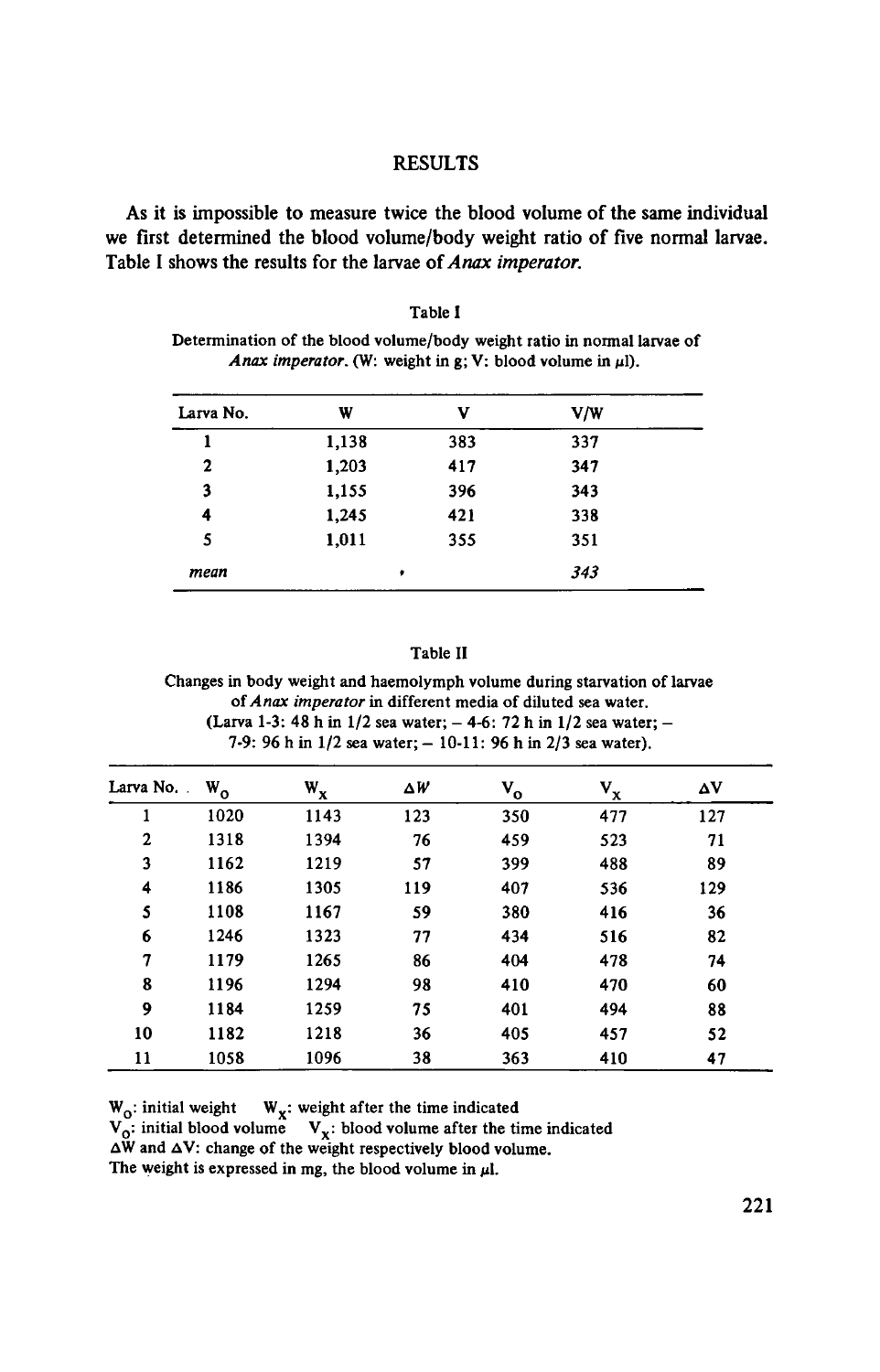As can be seen from Table I, the V/W ratio is very constant. Advantage was taken from this fact to carry out other experiments as it was now possible to calculate the initial body volume from the body weight of the animal.

Table II summarises the results of two different experiments. In the first experiment nine larvae were placed in 1/2 sea water (osmotic pressure 242 mM NaCl). In the second, three larvae were kept in 2/3 sea water (osmotic pressure 304 mM NaCl). In the second experiment one larva died.

It is clear, from the above data, that the body weight of these larvae increases markedly. Comparing the changes of body weight  $(\Delta W)$  to the changes of blood volume  $(\Delta V)$  it becomes evident that the changes of haemolymph volume can account for the increase of body weight.

This assessment can be applied to larvae of Aeshna cyanea in which similar changes of body weight have been reported (MOENS, 1973). Therefore we only need the V/W ratio of normal larvae. From the early reported changes in body weight, the change of haemolymph volume can be calculated.

Table III shows the results obtained by the determination of the V/W ratio of 4 normal larvae.

| Larva No. | W     | v   | V/W |
|-----------|-------|-----|-----|
|           | 0,869 | 282 | 325 |
| 2         | 0,881 | 287 | 326 |
| 3         | 0,856 | 286 | 334 |
| 4         | 0,856 | 268 | 319 |
| mean      |       |     | 326 |

Table III Determination of the blood volume/body weight ratio in normal larvae of Aeshna cyanea. (For further explanation cf. Table I).

Finally Table IV summarises the changes of blood volume as calculated from earlier reported experiments in which only the change in body weight was studied (MOENS, 1973). The first three larvae were kept in 1/2 sea water (osmotic pressure 235 mM NaCl) for 96 h, the other three in 2/3 sea water (osmotic pressure 304 mM NaCl).

#### DISCUSSION

The changes in body weight of larvae of *Anax imperator*, which were observed in our experiments (Tab. II), compare favorably with those already described for the larvae of Aeshna cyanea (MOENS, 1973). The body weight of the larvae of both species increases markedly when the animals are kept in hypertonic media.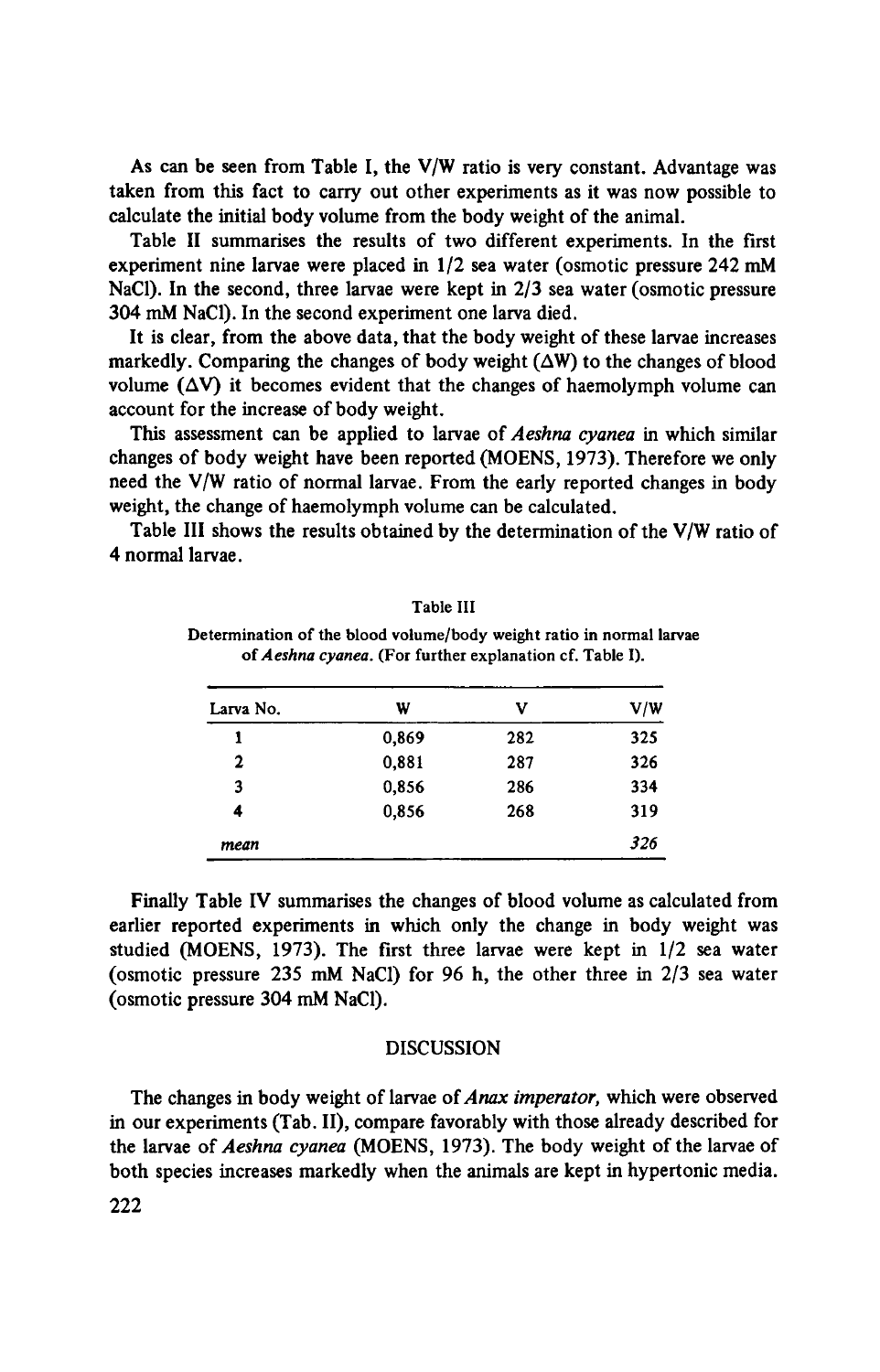### Table IV

| Larva No. | $\mathbf{w}_{\mathbf{o}}$ | $\mathbf{w}_{\mathbf{x}}$ | ΔG  | $V_{o}$ | $V_{x}$ |
|-----------|---------------------------|---------------------------|-----|---------|---------|
| ı         | 806                       | 948                       | 142 | 263     | 405     |
| 2         | 756                       | 839                       | 83  | 246     | 329     |
| 3         | 699                       | 894                       | 195 | 228     | 423     |
| 4         | 794                       | 851                       | 57  | 259     | 313     |
| 5         | 826                       | 873                       | 47  | 269     | 316     |
| 6         | 825                       | 898                       | 73  | 269     | 342     |
| mean      |                           |                           |     | 256     | 355     |

Change of body weight and haemolymph volume in larvae of Aeshna cyanea when kept in hypertonic media. (For further explanation cf. text and Table II).

As suggested for larvae of Aeshna cyanea the changes of body weight in larvae of Anax imperator are due to the effect of drinking (personal unpublished observation). The fact that the body weight stabilises at <sup>a</sup> higher level can be explained by the supposition that the animals stop drinking as the osmotic influx of water, caused by the increased haemolymph osmotic pressure, is compensated by the urine production.

As pointed out by SHAW (1955) for Sialis larvae and by SUTCLIFFE (1962) for larvae of Limnephilus affinis, it is also possible that urine production in our larvae depends upon the influx of water. We have no information, however, about the existence of <sup>a</sup> mechanism as proposed by STOBBART (1970) for larvae of Aedes aegypti, in which urine production is regulated by stretch receptors.

Finally, another conclusion can be drawn from our evidence. As reported elsewhere (MOENS, 1975b), the increase of the haemolymph osmotic pressure in larvae of Aeshna cyanea was lowered by the decrease of the concentration of free amino acids in the blood. Our observations lead us to suppose that the decrease of free amino acids is due to a dilution effect caused by the increase of the blood volume. Indeed, the concentration of free amino acids in normal larvae is 77 mM. The mean blood volume of normal larvae is 256  $\mu$ l. If kept in hypertonic media the haemolymph volume becomes 355  $\mu$ l. If amino acids are neither removed nor added by any mechanism in the insect blood, the concentration of free amino acids in the haemolymph would be  $77 \times 256/355 = 55$ mM. This figure fits with that obtained in our earlier experiments (MOENS, 1975b) where an average concentration of <sup>50</sup> mM free amino acids was found. Thus, one may conclude that the increase of haemolymph volume of these larvae can account for the decrease of the free amino acid content of the blood if the larvae are kept in hypertonic media of diluted sea water.